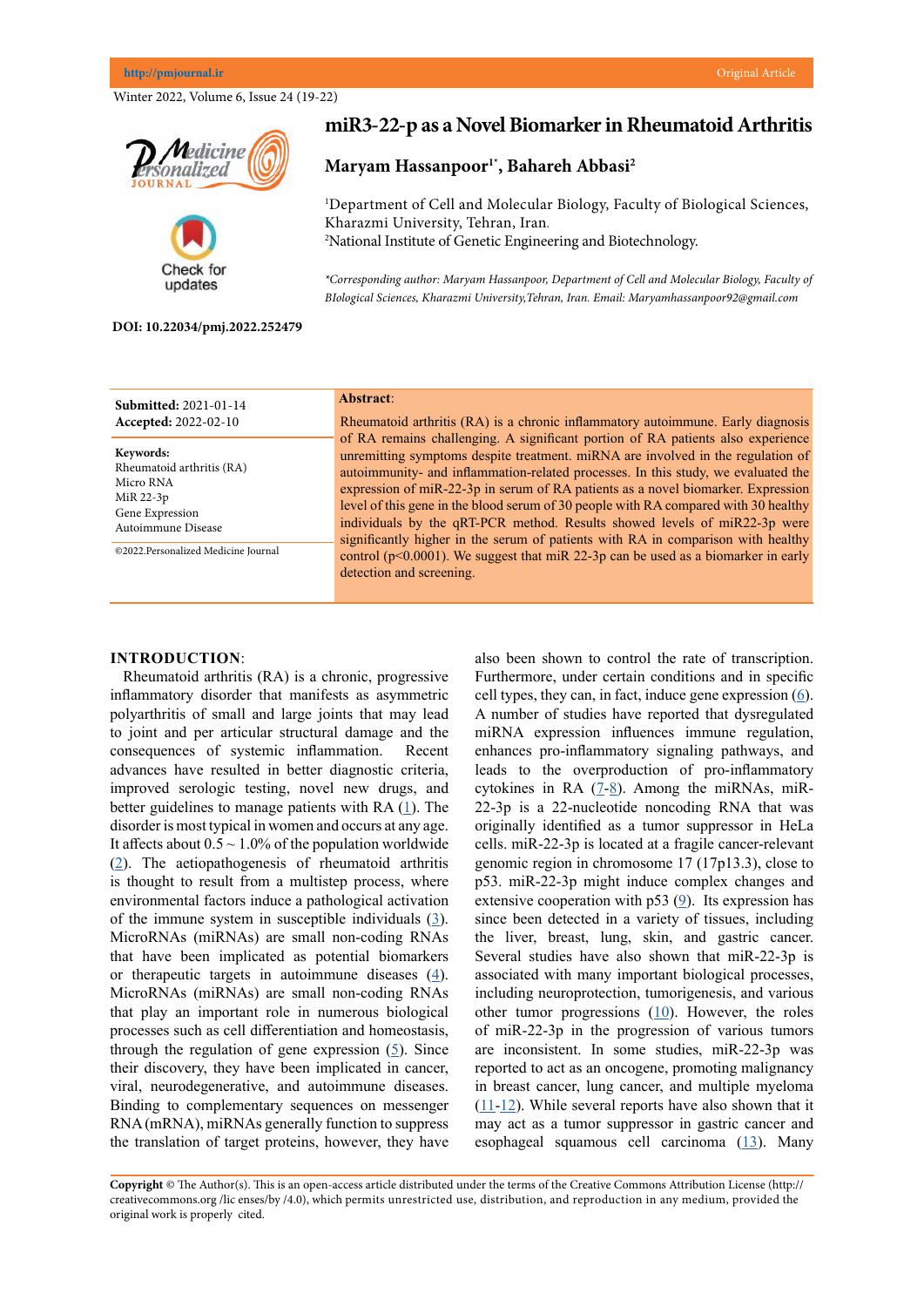miRNAs discovered in several cells, tissues, and body fluids have been confirmed that are involved in the pathogenesis of RA  $(14)$  $(14)$ . A study demonstrated that miR-22-3p promoted fibroblast-like synoviocyte (FLS) proliferation and interleukin (IL)-6 production by targeting Cyr61  $(15)$  $(15)$ . In this study, we evaluated the expression of miR-22-3p in serum of RA patients as a novel biomarker. For this purpose, we evaluated the expression level of this gene in the blood serum of 30 people with RA compared with 30 healthy individuals by the qRT-PCR method.

## **MATERIALS AND METHODS:**

The samples used in this experiment included 30 people with rheumatoid arthritis and 30 healthy people as a control group which was received from Shariati Hospital in Tehran. All RA patients fulfilled the 2010 American College of Rheumatology/ European League Against Rheumatism (ACR/EULAR) criteria. All subjects gave informed consent and the study protocol was approved by local medical ethics committees. For miRNA extraction, RNA from freshly sera samples was isolated using Plasma/Serum RNA Purification Mini Kit (Norgenbiotek Cat. 55000, Canada) according to the manufacturers. According to the kit protocol, the cDNA was synthesized using BONmiR High Sensitivity MicroRNA 1st Strand cDNA Synthesis kit (STEMCELL Technology, Iran). qPCR reaction was performed using a BON microRNA QPCR Master mix kit (STEMCELL Technology, Iran), a universal reverse primer (CGAGGAAGAAGACGGAAGAAT), and a specific design primer (AAGCTGCCAGTTGAAGAACTGTA). U6 was used as an internal reference, and the relative expression of RNAs was calculated by the 2<sup>−∆∆Ct</sup> method. All statistical differences analysis and correlation analysis were performed using GraphPad Prism 8 statistical software (GraphPad Software Inc., San Diego, USA). Differences between two groups were utilised by the Mann-Whitney U-test to compare quantitative variables. All tests were two-tailed, and a p-value <0.05 was considered statistically significant.

### **RESULTS**:

We first assessed the expression levels of circulating miR-22-3p in patients with RA and healthy control. As shown in Figure 1, levels of miR22-3p were significantly higher in the serum of patients with RA in comparison with healthy control ( $p<0.0001$ ). The other clinical characteristics of all participants are summarized in Table I. Moreover, further analysis demonstrated that the level of circulating miR22-3p was not associated with age or gender. Also, no significant relationship was observed between the expression of this gene and clinical parameters.

### **DISCUSSION:**

In this study, we evaluated the expression of miR22- 3p in the blood serum of people with rheumatoid arthritis as a diagnostic biomarker. Results showed levels of miR22-3p were significantly higher in the serum of patients with RA in comparison with healthy control



**Fig1.** Relative miR22-3p expression between RA and healthy control group, circulating miR22-3p in serum RA patient 1.34 fold more than healthy control group.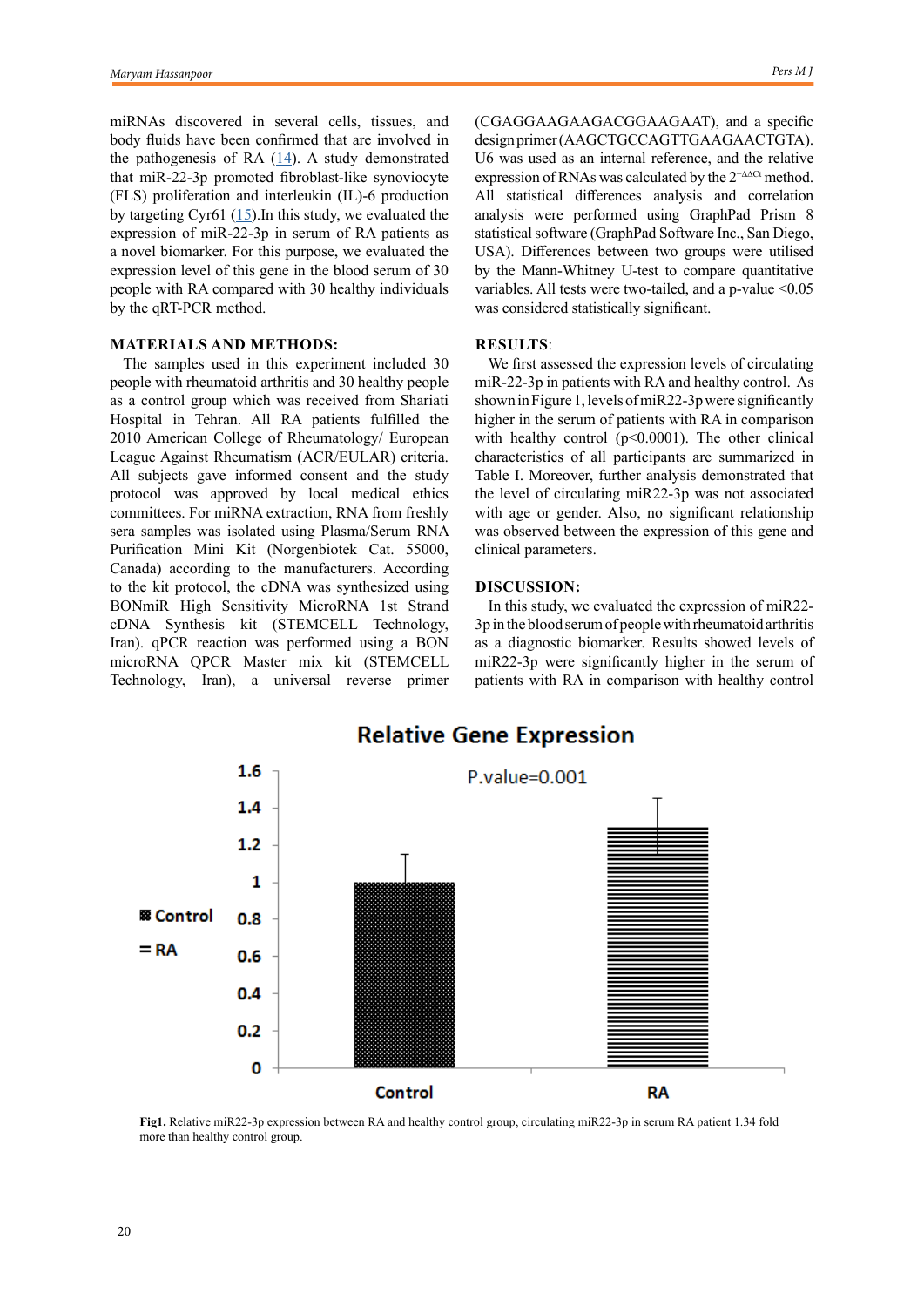**Table1.** Compared and measured clinical parameters.

| parameter                           | <b>RA</b>    | <b>Control</b> | sig   |
|-------------------------------------|--------------|----------------|-------|
| <b>Number</b>                       | 30           | 30             |       |
| age                                 | $58 \pm 8.6$ | $55 \pm 12.7$  |       |
| sex (male/female)                   | 11/19        | 20/10          |       |
| RF(IU/ml)                           | $33\pm5.3$   | ٠              |       |
| anti-CCP $(RU/ml)$                  | $31 \pm 1.1$ | -              |       |
| <b>Relative expression miR22-3p</b> | 1.94         |                | 0.001 |

 $(p<0.001)$ . Rheumatoid arthritis  $(RA)$  is a chronic inflammatory autoimmune condition that induces inflammation, stiffness, rigidity, and lack of mobility in the joints and affects the peripheral joint synovial membrane1. It has been characterized by erosive synovitis, penetration of inflammatory cells into the synovium or membrane existing in the synovial joints that line the joint capsules and produce synovial fluid for the joints in the hands and feet is the first structure affected ([16\)](Butola LK, Anjanker A, Vagga A, Kaple MN. Endogenous factor and pathophysiology of rheumatoid arthritis: an autoimmune disease from decades. Int J Cur Res Rev. 2020 Nov;12(22):34-40.
). The pathogenesis of RA is complex and involves an intricate interplay between host factors (genetic susceptibilities, aberrant immune response, abnormal metabolic enzymes and sex hormones) and environmental triggers (bacterial or viral infection). Clinically, early diagnosis of RA remains challenging. A significant portion of RA patients also experience unremitting symptoms despite treatment. It is therefore crucial to explore the molecular mechanisms to identify novel diagnostic markers and mechanism-driven therapeutics for RA  $(17-18)$  $(17-18)$  $(17-18)$ . Accumulating studies have shown that miRNA are involved in the regulation of autoimmunity- and inflammation-related processes, including nuclear factor κ-B and Toll-like receptor signaling, cytokine expression, and immune cell proliferation and differentiation [\(19](Aune TM, Crooke PS, Patrick AE, Tossberg JT, Olsen NJ, Spurlock CF. Expression of long non-coding RNAs in autoimmunity and linkage to enhancer function and autoimmune disease risk genetic variants. J Autoimmun. 2017;81:99-109.)). several reports have demonstrated that miRNA play an important role in the pathogenesis of a variety of autoimmune diseases, such as multiple sclerosis, systemic lupus erythematosus, type I diabetes and RA [\(20](Zhang F, Gao C, Ma XF, et al. Expression profile of long noncoding RNAs in peripheral blood mononuclear cells from multiple sclerosis patients. CNS Neurosci Ther. 2016;22:298-305. 
)[-22](Kaur S, Mirza AH, Brorsson CA, et al. The genetic and regulatory architecture of ERBB3-type I diabetes susceptibility locus. Mol Cell Endocrinol. 2016;419:83-91.
)). miR-22-3p is located at a fragile cancer-relevant genomic region in chromosome 17 (17p13.3), close to p53. miR-22-3p might induce complex changes and extensive cooperation with p53 ([9](Hussein NA, Kholy ZA, Anwar MM, Ahmad MA, Ahmad SM. Plasma miR-22-3p, miR-642b-3p and miR-885-5p as diagnostic biomarkers for pancreatic cancer. Journal of cancer research and clinical oncology. 2017 Jan;143(1):83-93.
)). Its expression has since been detected in a variety of tissues, including the liver, breast, lung, skin, and gastric cancer. In this study, it was shown that miR 22-3p can be used as a diagnostic biomarker, although it is suggested that this study be performed on more samples.

#### **REFERENCE:**

- 1.Cush JJ. Rheumatoid arthritis: early diagnosis and treatment. Medical Clinics. 2021 Mar 1;105(2):355-65.
- 2.Alamanos Y, Drosos AA. Epidemiology of adult rheumatoid arthritis. Autoimmunity reviews. 2005 Mar 1;4(3):130-6.
- 3.Alpizar-Rodriguez D, Lesker TR, Gronow A, Gilbert B, Raemy E, Lamacchia C, Gabay C, Finckh A, Strowig T. Prevotella

copri in individuals at risk for rheumatoid arthritis. Annals of the rheumatic diseases. 2019 May 1;78(5):590-3.

- 4.Cunningham CC, Wade S, Floudas A, Orr C, McGarry T, Wade S, Cregan S, Fearon U, Veale DJ. Serum miRNA signature in rheumatoid arthritis and "at-risk individuals". Frontiers in immunology. 2021 Mar 3;12:126.
- 5.O'Brien J, Hayder H, Zayed Y, Peng C. Overview of microRNA biogenesis, mechanisms of actions, and circulation. Frontiers in endocrinology. 2018 Aug 3;9:402.
- 6.Vasudevan S. Posttranscriptional upregulation by microRNAs. Wiley Interdisciplinary Reviews: RNA. 2012 May;3(3):311-30.
- 7.Bogunia-Kubik K, Wysoczańska B, Piątek D, Iwaszko M, Ciechomska M, Świerkot J. Significance of polymorphism and expression of miR-146a and NFkB1 genetic variants in patients with rheumatoid arthritis. Archivum immunologiae et therapiae experimentalis. 2016 Dec;64(1):131-6.
- 8.Liu F, Liang Y, Zhao Y, Chen L, Wang X, Zhang C. Meta-analysis of association of microRNAs genetic variants with susceptibility to rheumatoid arthritis and systemic lupus erythematosus. Medicine. 2021 Apr 30;100(17).
- 9.Hussein NA, Kholy ZA, Anwar MM, Ahmad MA, Ahmad SM. Plasma miR-22-3p, miR-642b-3p and miR-885-5p as diagnostic biomarkers for pancreatic cancer. Journal of cancer research and clinical oncology. 2017 Jan;143(1):83-93.
- 10.Pandey AK, Zhang Y, Zhang S, Li Y, Tucker-Kellogg G, Yang H, Jha S. TIP60-miR-22 axis as a prognostic marker of breast cancer progression. Oncotarget. 2015 Dec 1;6(38):41290.
- 11.Ahmad HM, Muiwo P, Ramachandran SS, Pandey P, Gupta YK, Kumar L, Kulshreshtha R, Bhattacharya A. miR‐22 regulates expression of oncogenic neuro-epithelial transforming gene 1, NET 1. The FEBS Journal. 2014 Sep;281(17):3904-19.
- 12.Yang C, Ning S, Li Z, Qin X, Xu W. miR-22 is down-regulated in esophageal squamous cell carcinoma and inhibits cell migration and invasion. Cancer cell international. 2014 Dec;14(1):1-6.
- 13.Wang X, Yu H, Lu X, Zhang P, Wang M, Hu Y. MiR-22 suppresses the proliferation and invasion of gastric cancer cells by inhibiting CD151. Biochemical and biophysical research communications. 2014 Feb 28;445(1):175-9.
- 14.Evangelatos G, Fragoulis GE, Koulouri V, Lambrou GI. MicroRNAs in rheumatoid arthritis: From pathogenesis to clinical impact. Autoimmunity Reviews. 2019 Nov 1;18(11):102391.
- 15.Lin J, Huo R, Xiao L, Zhu X, Xie J, Sun S, He Y, Zhang J, Sun Y, Zhou Z, Wu P. A novel p53/microRNA‐22/Cyr61 axis in synovial cells regulates inflammation in the rheumatoid arthritis. Arthritis & rheumatology. 2014 Jan;66(1):49-59.
- 16.Butola LK, Anjanker A, Vagga A, Kaple MN. Endogenous factor and pathophysiology of rheumatoid arthritis: an autoimmune disease from decades. Int J Cur Res Rev. 2020 Nov;12(22):34-40.
- 17.Wang D, Li Y, Liu Y, Shi G. The role of autoreactive T cell in the pathogenesis of rheumatoid arthritis and implications for T cell targetedvaccine therapy. Minerva Med. 2015;106:157-167.
- 18.Zhang X, Singla S, Pound J, et al. Identification of follicular helper Tcells as a novel cell population potentially involved in the pathogenesis of Rheumatoid Arthritis. J Immunol. 2015;194:121.